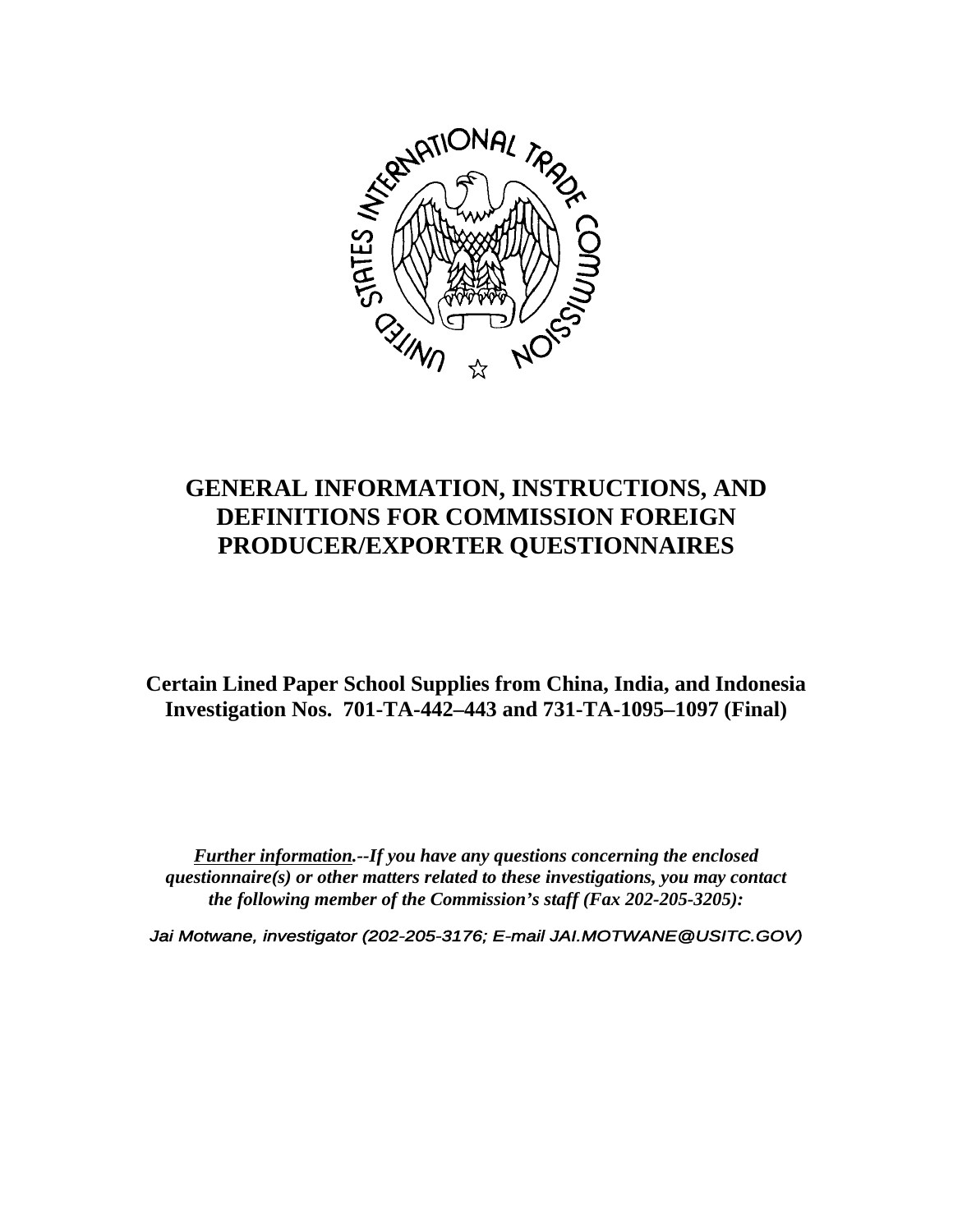#### **GENERAL INFORMATION**

*Background*.--These investigations were instituted in response to a petition filed on September 9, 2005 by MeadWestvaco Corp. of Dayton, OH; Norcom, Inc., of Norcross, GA; and Top Flight, Inc., of Chattanooga, TN (collectively, the Association of American School Paper Suppliers). Countervailing and antidumping duties may be assessed on the subject imports as a result of these investigations if the Commission makes affirmative determinations of injury, threat, or material retardation, and if the U.S. Department of Commerce makes affirmative determinations of subsidization and/or dumping.

Additional questionnaires will be supplied promptly upon request, or photocopies of the enclosed questionnaire(s) may be used. Address all correspondence to the United States International Trade Commission, Washington, DC 20436. Hearing-impaired individuals can obtain information regarding this investigation via the Commission's TDD terminal (202-205-1810).

*Due date of questionnaire(s)*.--Return the completed questionnaire(s) to the United States International Trade Commission by no later than May 5, 2006. Use of an overnight mail service may be necessary to ensure that your response actually reaches the Commission by May 5. Please make sure the completed questionnaire is sent to the attention of Jai Motwane. Your response may be submitted to the Commission by facsimile to the following number: +1-202- 205-3205. **Return only one copy of the completed questionnaire(s), but please keep a copy for your records so that you can refer to it if the Commission staff contacts you with any questions during the course of the investigation.**

*Service of questionnaire response(s).*--In the event that your firm is a party to these investigations, you are required to serve a copy of the questionnaire(s), once completed, on parties to the proceeding that are subject to administrative protective order (see 19 CFR § 207.7). A list of such parties is maintained by the Commission's Secretary and may be obtained by calling 202-205-1803. A certificate of service must accompany the copy of the completed questionnaire(s) you submit (see 19 CFR § 207.7).

*Confidentiality*.--The commercial and financial data furnished in response to the enclosed questionnaire(s) that reveal the individual operations of your firm will be treated as confidential by the Commission to the extent that such data are not otherwise available to the public and will not be disclosed except as may be required by law (see 19 U.S.C. § 1677f). Such confidential information will not be published in a manner that will reveal the individual operations of your firm; however, nonnumerical characterizations of numerical business proprietary information (such as discussion of trends) will be treated as confidential business information only at the request of the submitter for good cause shown.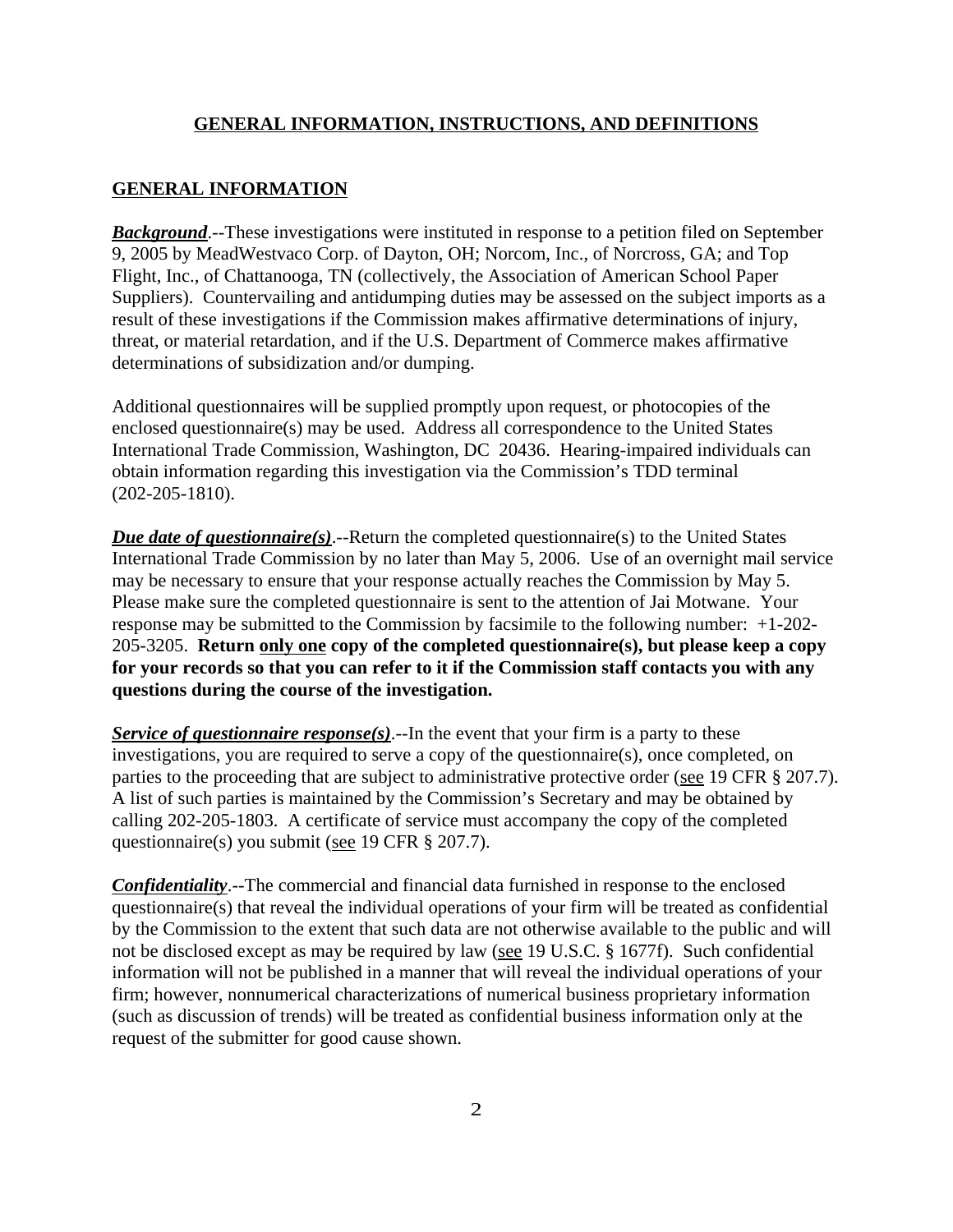## **GENERAL INFORMATION--***Continued*

*Verification***.--The information submitted in the enclosed questionnaire(s) is subject to audit and verification by the Commission. To facilitate possible verification of data, please keep all your workpapers and supporting documents used in the preparation of the questionnaire response(s).**

*Release of information*.--The information provided by your firm in response to the questionnaire(s), as well as any other business proprietary information submitted by your firm to the Commission in connection with the investigation, may become subject to, and released under, the administrative protective order provisions of the Tariff Act of 1930 (19 U.S.C. § 1677f) and section 207.7 of the Commission's Rules of Practice and Procedure (19 CFR § 207.7). This means that certain lawyers and other authorized individuals may temporarily be given access to the information for use in connection with these investigations or other importinjury investigations conducted by the Commission on the same or similar merchandise; those individuals would be subject to severe penalties if the information were divulged to unauthorized individuals.

## **INSTRUCTIONS**

*Answer all questions*.--Do not leave any question or section blank unless a questionnaire expressly directs you to skip over certain questions or sections. If the answer to any question is "none," write "none." **If information is not readily available from your records in exactly the form requested, furnish carefully prepared estimates--designated as such by the letter "E"--and explain the basis of your estimates**. Answers to questions and any necessary comments or explanations should be supplied in the space provided or on separate sheets attached to the appropriate page of the questionnaire(s). If your firm is completing more than one questionnaire in connection with these investigations (i.e., a producer, importer, purchaser, and/or foreign producer questionnaire), you need not respond to duplicated questions in the questionnaires.

*Consolidate all establishments in China, India, and Indonesia, respectively*.--Report the requested data for your establishment(s) located in China, India, and/or Indonesia. **Firms operating more than one establishment in any of these countries should combine the data for all establishments into a single report for each country.**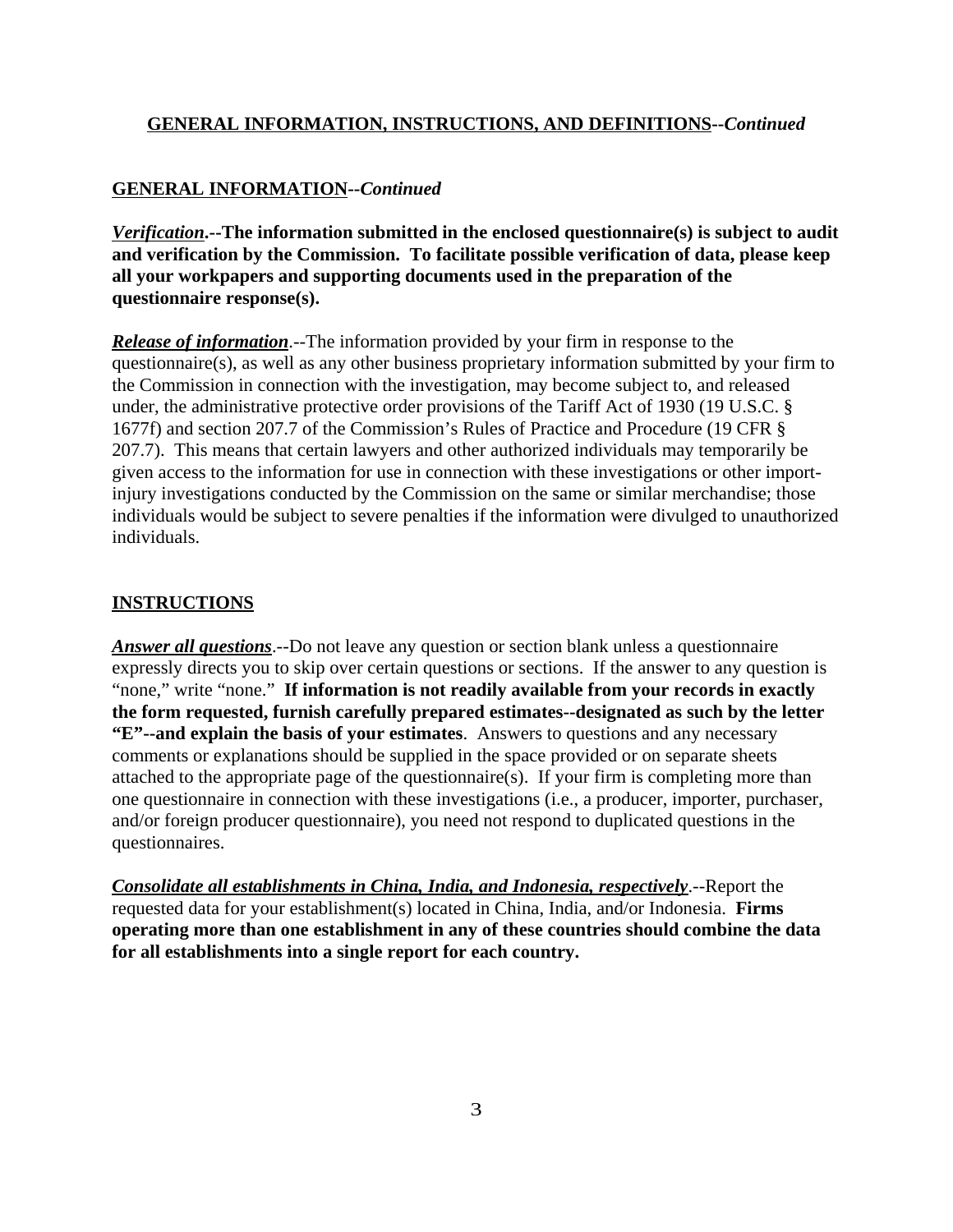### **DEFINITIONS**

*Certain lined paper school supplies*.--The scope of this investigation includes certain lined paper products, typically school supplies,<sup>1</sup> composed of or including paper that incorporates straight horizontal and/or vertical lines on ten or more paper sheets, $\frac{2}{3}$  including but not limited to such products as single- and multi-subject notebooks, composition books, wireless notebooks, looseleaf or glued filler paper, graph paper, and laboratory notebooks, and with the smaller dimension of the paper measuring 6 inches to 15 inches (inclusive) and the larger dimension of the paper measuring 8-3/4 inches to 15 inches (inclusive). Page dimensions are measured size (not advertised, stated, or "tear-out" size), and are measured as they appear in the product (i.e., stitched and folded pages in a notebook are measured by the size of the page as it appears in the notebook page, not the size of the unfolded paper). However, for measurement purposes, pages with tapered or rounded edges shall be measured at their longest and widest points.

Subject lined paper products may be loose, packaged or bound using any binding method (other than case bound through the inclusion of binders board, a spine strip, and cover wrap). Subject merchandise may or may not contain any combination of a front cover, a rear cover, and/or backing of any composition, regardless of the inclusion of images or graphics on the cover, backing, or paper. Subject merchandise is within the scope of this petition whether or not the lined paper and/or cover are hole punched, drilled, perforated, and/or reinforced. Subject merchandise may contain accessory or informational items including but not limited to pockets, tabs, dividers, closure devices, index cards, stencils, protractors, writing implements, reference materials such as mathematical tables, or printed items such as sticker sheets or miniature calendars, if such items are physically incorporated, included with, or attached to the product, cover and/or backing thereto.

Specifically **excluded** from the scope of this petition are:

- unlined copy machine paper;
- writing pads with a backing (including but not limited to products commonly known as "tablets," "note pads," "legal pads," and "quadrille pads"), provided that they do not have a front cover (whether permanent or removable). This exclusion does not apply to such writing pads if they consist of hole-punched or drilled filler paper;
- three-ring or multiple-ring binders, or notebook organizers incorporating such a ring binder provided that they do not include subject paper;
- index cards;

<sup>&</sup>lt;sup>1</sup> For purposes of this scope definition, the actual use of or labeling these products as school supplies or nonschool supplies is not a defining characteristic.

<sup>&</sup>lt;sup>2</sup> There shall be no minimum page requirement for looseleaf filler paper.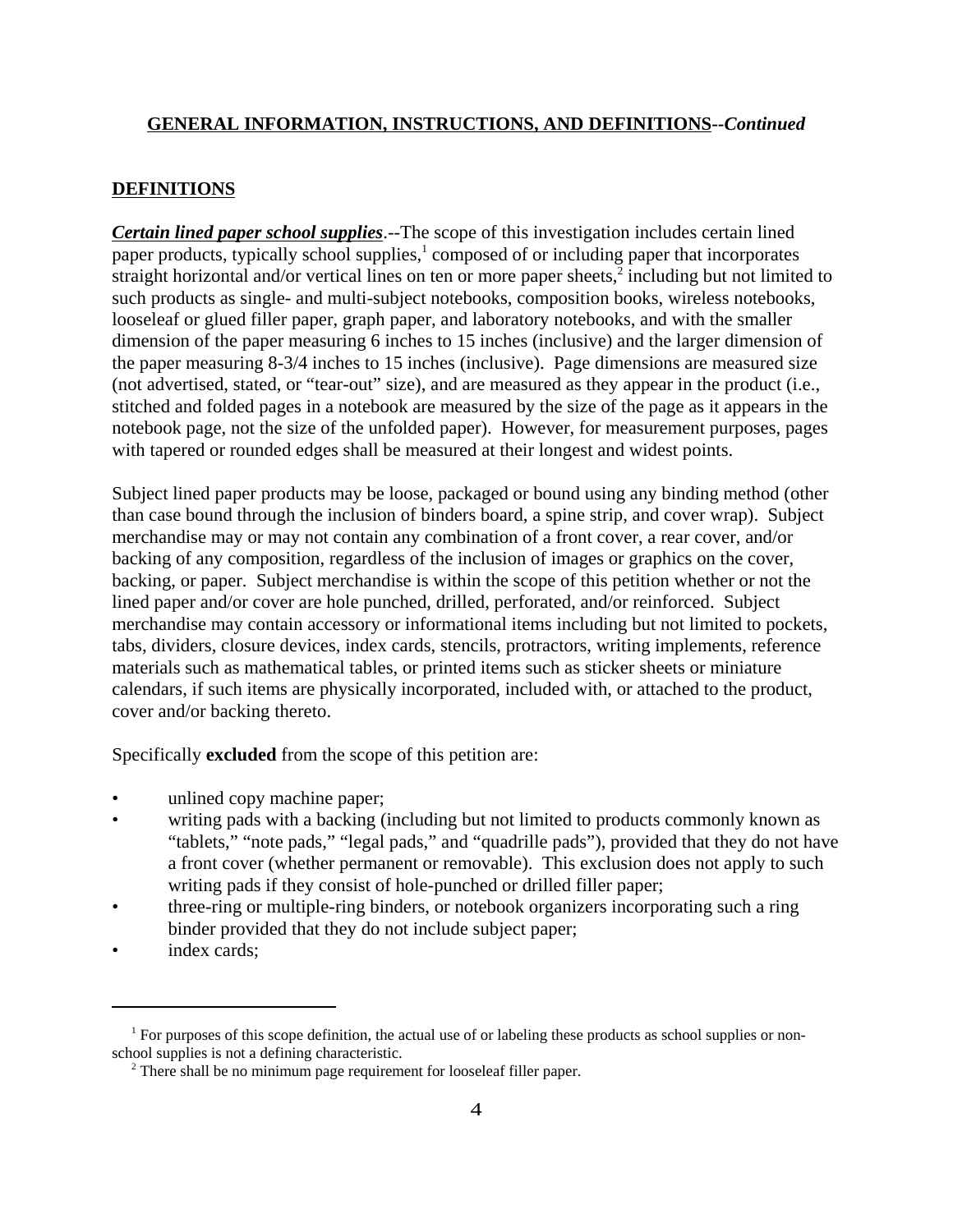## **DEFINITIONS--***Continued*

- printed books and other books that are case bound through the inclusion of binders board, a spine strip, and cover wrap;
- newspapers;
- pictures and photographs;
- desk and wall calendars and organizers (including but not limited to such products generally known as "office planners," "time books," and "appointment books");
- telephone logs;
- address books;
- columnar pads & tablets, with or without covers, primarily suited for the recording of written numerical business data;
- lined business or office forms, including but not limited to: preprinted business forms, lined invoice pads and paper, mailing and address labels, manifests, and shipping log books;
- lined continuous computer paper;
- boxed or packaged writing stationary (including but not limited to products commonly known as "fine business paper," "parchment paper, " and "letterhead"), whether or not containing a lined header or decorative lines;
- Stenographic pads ("steno pads"), Gregg ruled, $3$  measuring 6 inches by 9 inches;

Also **excluded** from the scope of these investigations are the following trademarked products:

- Fly™ lined paper products: A notebook, notebook organizer, loose or glued note paper, with papers that are printed with infrared reflective inks and readable only by a Fly™ pen-top computer. The product must bear the valid trademark Fly<sup>TM</sup>.<sup>4</sup>
- Zwipes<sup>™</sup>: A notebook or notebook organizer made with a blended polyolefin writing surface as the cover and pocket surfaces of the notebook, suitable for writing using a specially-developed permanent marker and erase system (known as a Zwipes<sup>™</sup> pen). This system allows the marker portion to mark the writing surface with a permanent ink. The eraser portion of the marker dispenses a solvent capable of solubilizing the permanent ink allowing the ink to be removed. The product must bear the valid trademark Zwipes™.5

<sup>&</sup>lt;sup>3</sup> "Gregg ruling" consists of a single- or double-margin vertical ruling line down the center of the page. For a sixinch by nine-inch stenographic pad, the ruling would be located approximately three inches from the left of the book.

 <sup>4</sup> Products found to be bearing an invalidly licensed or used trademark are not excluded from the scope.

<sup>&</sup>lt;sup>5</sup> Products found to be bearing an invalidly licensed or used trademark are not excluded from the scope.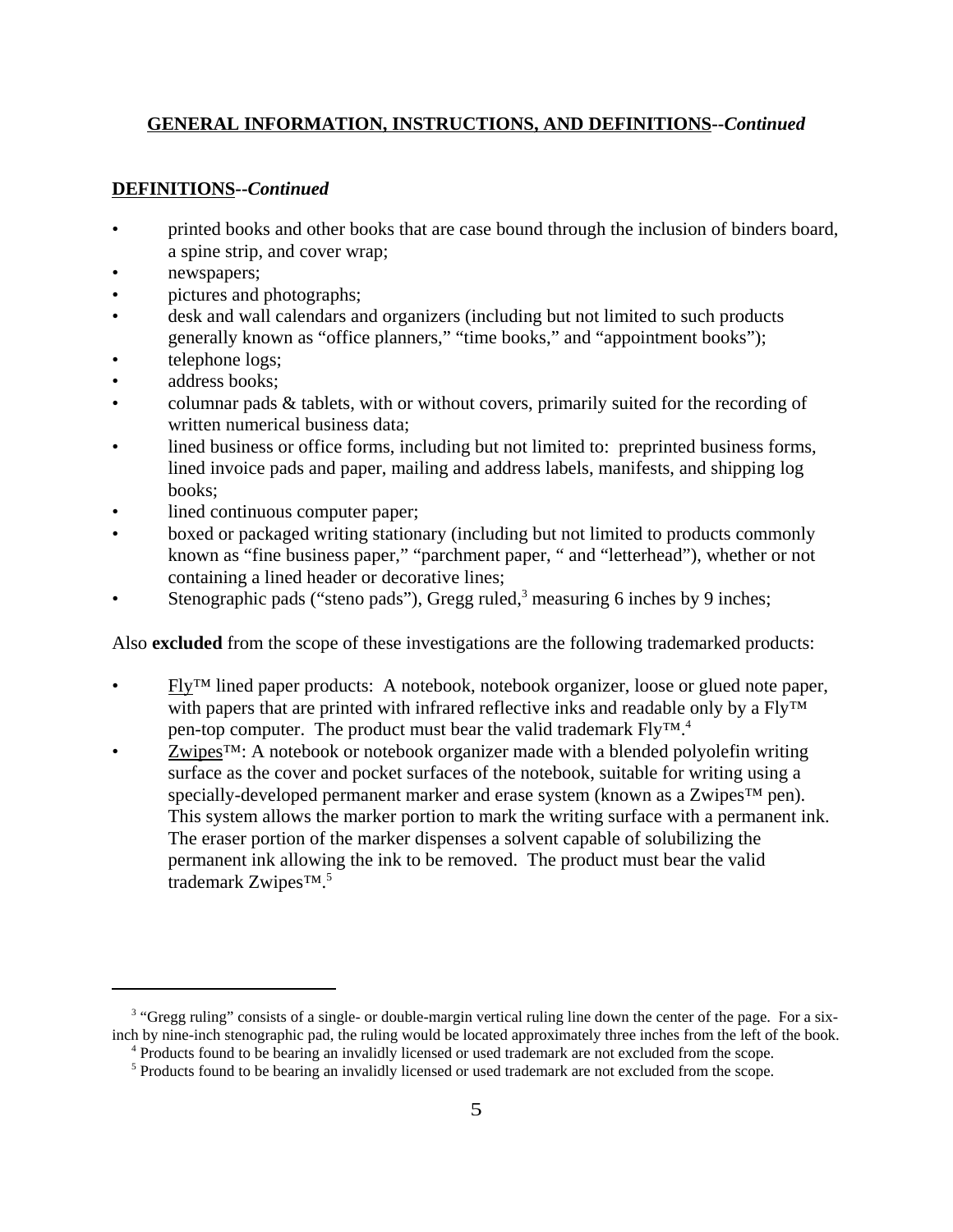#### **DEFINITIONS--***Continued*

- FiveStar®Advance™: A notebook or notebook organizer bound by a continuous spiral, or helical, wire and with plastic front and rear covers made of a blended polyolefin plastic material joined by 300 denier polyester, coated on the backside with PVC (poly vinyl chloride) coating, and extending the entire length of the spiral or helical wire. The polyolefin plastic covers are of specific thickness; front cover is .019 inches (within normal manufacturing tolerances) and rear cover is .028 inches (within normal manufacturing tolerances). Integral with the stitching that attaches the polyester spine covering, is captured both ends of a 1" wide elastic fabric band. This band is located 2- 3/8" from the top of the front plastic cover and provides pen or pencil storage. Both ends of the spiral wire are cut and then bent backwards to overlap with the previous coil but specifically outside the coil diameter but inside the polyester covering. During construction, the polyester covering is sewn to the front and rear covers face to face (outside to outside) so that when the book is closed, the stitching is concealed from the outside. Both free ends (the ends not sewn to the cover and back) are stitched with a turned edge construction. The flexible polyester material forms a covering over the spiral wire to protect it and provide a comfortable grip on the product. The product must bear the valid trademarks FiveStar®Advance™.6
- FiveStar Flex™: A notebook, a notebook organizer, or binder with plastic polyolefin front and rear covers joined by 300 denier polyester spine cover extending the entire length of the spine and bound by a 3-ring plastic fixture. The polyolefin plastic covers are of a specific thickness; front cover is .019 inches (within normal manufacturing tolerances) and rear cover is .028 inches (within normal manufacturing tolerances). During construction, the polyester covering is sewn to the front cover face to face (outside to outside) so that when the book is closed, the stitching is concealed from the outside. During construction, the polyester cover is sewn to the back cover with the outside of the polyester spine cover to the inside back cover. Both free ends (the ends not sewn to the cover and back) are stitched with a turned edge construction. Each ring within the fixture is comprised of a flexible strap portion that snaps into a stationary post which forms a closed binding ring. The ring fixture is riveted with six metal rivets and sewn to the back plastic cover and is specifically positioned on the outside back cover. The product must bear the valid trademark FiveStar Flex™.<sup>7</sup>

Merchandise subject to this investigation is typically imported under headings 4820.10.2050, 4810.22.5044, 4811.90.9090 of the Harmonized Tariff Schedule of the United States (HTSUS). The tariff classifications are provided for convenience and CBP purposes; however, the written description of the scope of the investigation is dispositive.

<sup>&</sup>lt;sup>6</sup> Products found to be bearing an invalidly licensed or used trademark are not excluded from the scope.

<sup>&</sup>lt;sup>7</sup> Products found to be bearing an invalidly licensed or used trademark are not excluded from the scope.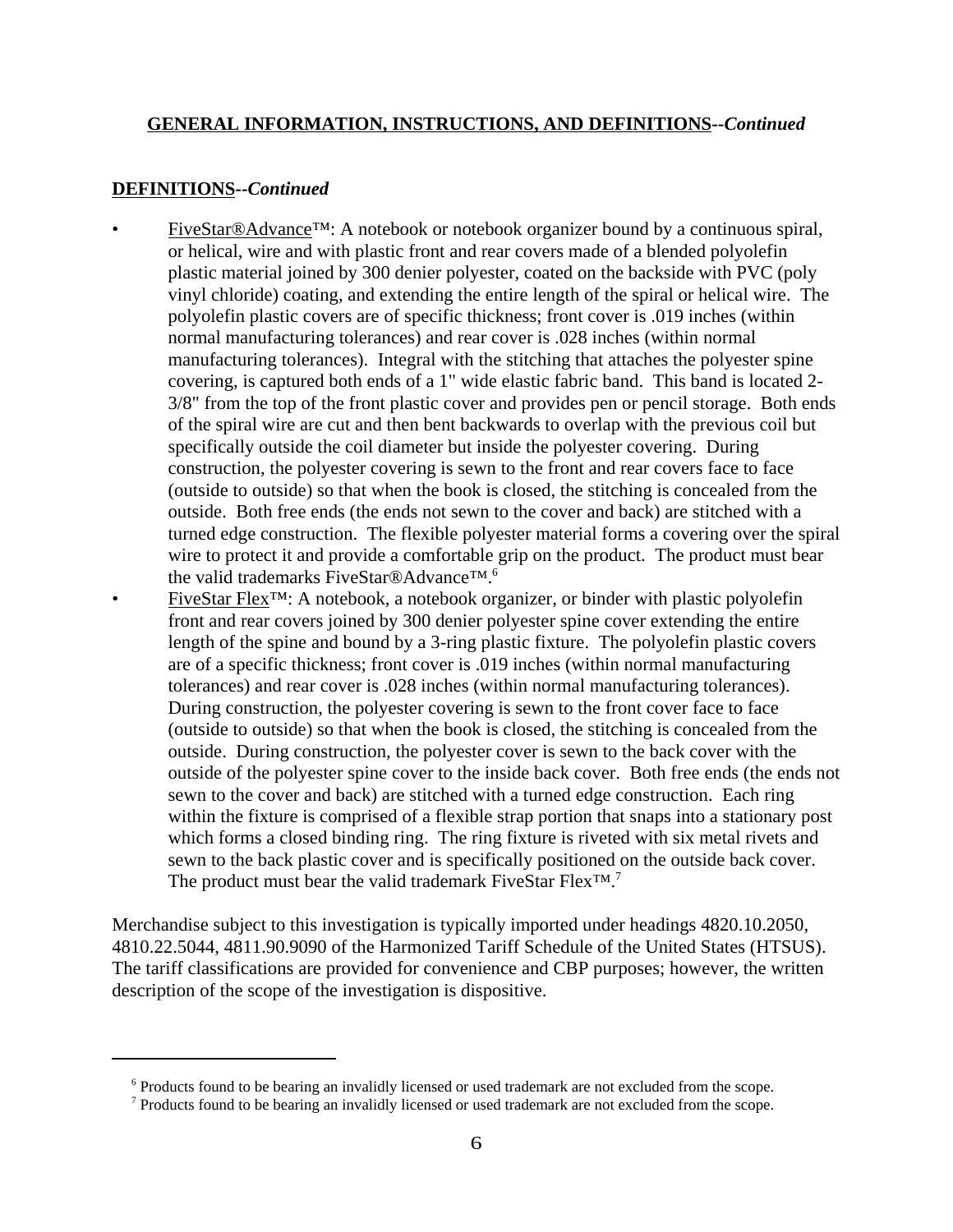# **DEFINITIONS--***Continued*

*Fashion notebooks*.--Notebooks otherwise described as CLPSS, which incorporate one or more of the following design elements on the front cover: photographs, drawings, multiple color designs including three or more colors, flocking, glitter, rhinestones, or three-dimensional or holographic images.

*Firm*.--An individual proprietorship, partnership, joint venture, association, corporation (including any subsidiary corporation), business trust, cooperative, trustee in bankruptcy, or receiver under decree of any court.

*Related firm*.--A firm that your firm solely or jointly owned, managed, or otherwise controlled; a firm that solely or jointly owned, managed, or otherwise controlled your firm; and/or a firm that was solely or jointly owned, managed, or otherwise controlled by a firm that also solely or jointly owned, managed, or otherwise controlled your firm.

*Establishment*.--Each facility of a firm in China, India, or Indonesia involved in the production of certain lined paper school supplies (as defined above), including auxiliary facilities operated in conjunction with (whether or not physically separate from) such facilities.

*United States*.--For purposes of these investigations, the 50 States, Puerto Rico, the U.S. Virgin Islands, and the District of Columbia.

*Importer.*--Any person or firm engaged, either directly or through a parent company or subsidiary, in importing certain lined paper school supplies (as defined above) into the United States from a foreign manufacturer or through its selling agent.

*Average production capacity*.--The level of production that your establishment(s) could reasonably have expected to attain during the specified periods. Assume normal operating conditions (i.e., using equipment and machinery in place and ready to operate; normal operating levels (hours per week/weeks per year) and time for downtime, maintenance, repair, and cleanup; and a typical or representative product mix).

*Production*.--All production of certain lined paper school supplies (as defined above) in your establishment(s) in China, India, and Indonesia, including production consumed internally within your firm.